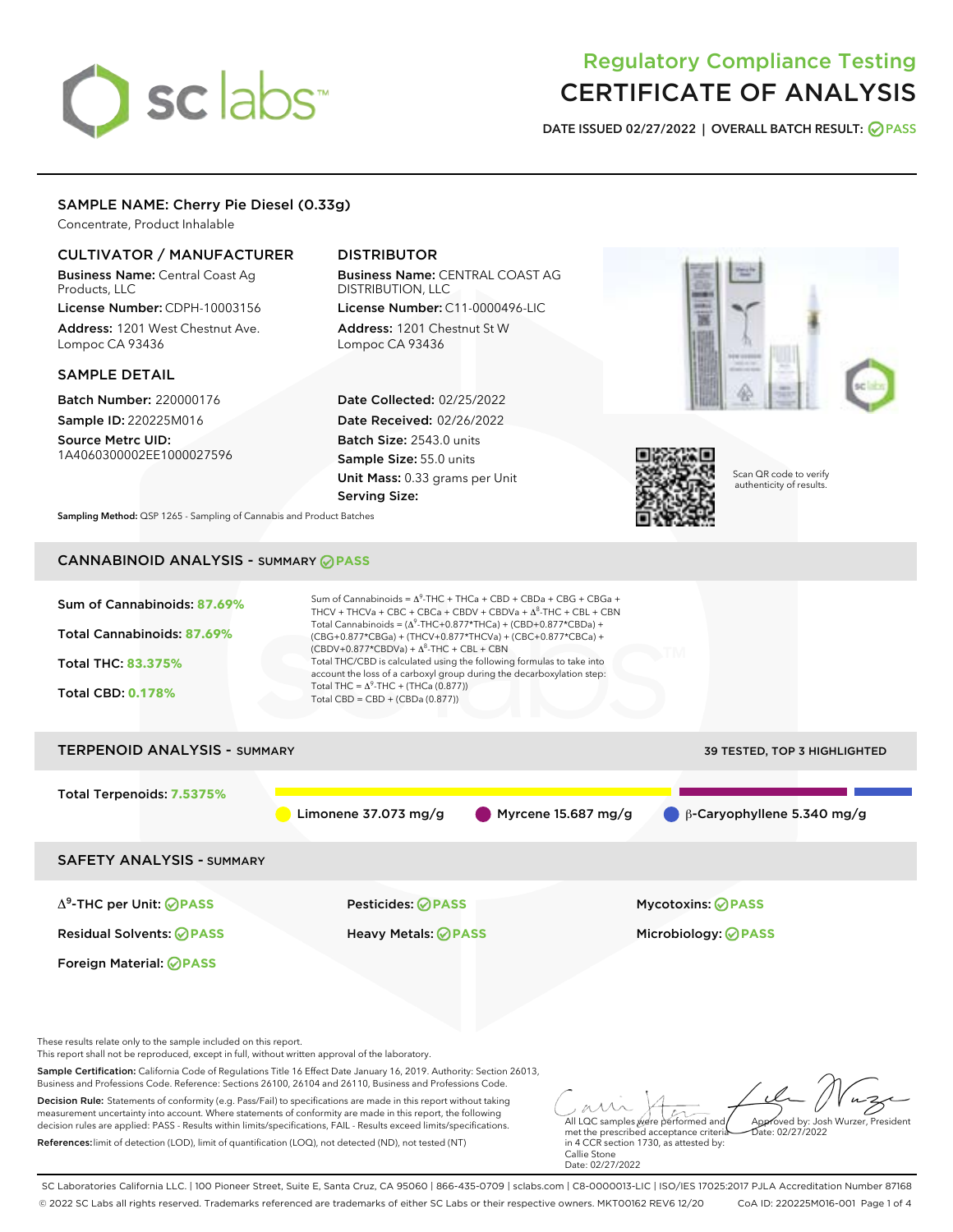



CHERRY PIE DIESEL (0.33G) | DATE ISSUED 02/27/2022 | OVERALL BATCH RESULT: **● PASS** 

#### CANNABINOID TEST RESULTS - 02/26/2022 2 PASS

Tested by high-performance liquid chromatography with diode-array detection (HPLC-DAD). **Method:** QSP 1157 - Analysis of Cannabinoids by HPLC-DAD

#### TOTAL CANNABINOIDS: **87.69%**

Total Cannabinoids (Total THC) + (Total CBD) + (Total CBG) + (Total THCV) + (Total CBC) +  $(Total CBDV) +  $\Delta^8$ -THC + CBL + CBN$ 

TOTAL THC: **83.375%** Total THC (Δ<sup>9</sup> -THC+0.877\*THCa)

TOTAL CBD: **0.178%** Total CBD (CBD+0.877\*CBDa)

TOTAL CBG: 3.50% Total CBG (CBG+0.877\*CBGa)

TOTAL THCV: 0.39% Total THCV (THCV+0.877\*THCVa)

TOTAL CBC: ND Total CBC (CBC+0.877\*CBCa)

TOTAL CBDV: ND Total CBDV (CBDV+0.877\*CBDVa)

| <b>COMPOUND</b>  | LOD/LOQ<br>(mg/g)          | <b>MEASUREMENT</b><br><b>UNCERTAINTY</b><br>(mg/g) | <b>RESULT</b><br>(mg/g) | <b>RESULT</b><br>(%) |
|------------------|----------------------------|----------------------------------------------------|-------------------------|----------------------|
| $\Lambda^9$ -THC | 0.06/0.26                  | ±22.344                                            | 833.75                  | 83.375               |
| <b>CBG</b>       | 0.06/0.19                  | ±1.074                                             | 35.00                   | 3.500                |
| <b>THCV</b>      | 0.1 / 0.2                  | ±0.15                                              | 3.9                     | 0.39                 |
| <b>CBD</b>       | 0.07/0.29                  | ±0.064                                             | 1.78                    | 0.178                |
| $\Delta^8$ -THC  | 0.1 / 0.4                  | ±0.10                                              | 1.6                     | 0.16                 |
| <b>CBN</b>       | 0.1/0.3                    | ±0.05                                              | 0.9                     | 0.09                 |
| <b>THCa</b>      | 0.05/0.14                  | N/A                                                | <b>ND</b>               | <b>ND</b>            |
| <b>THCVa</b>     | 0.07 / 0.20                | N/A                                                | <b>ND</b>               | <b>ND</b>            |
| <b>CBDa</b>      | 0.02 / 0.19                | N/A                                                | <b>ND</b>               | <b>ND</b>            |
| <b>CBDV</b>      | 0.04 / 0.15                | N/A                                                | <b>ND</b>               | <b>ND</b>            |
| <b>CBDVa</b>     | 0.03/0.53                  | N/A                                                | <b>ND</b>               | <b>ND</b>            |
| <b>CBGa</b>      | 0.1/0.2                    | N/A                                                | <b>ND</b>               | <b>ND</b>            |
| <b>CBL</b>       | 0.06 / 0.24                | N/A                                                | <b>ND</b>               | <b>ND</b>            |
| <b>CBC</b>       | 0.2 / 0.5                  | N/A                                                | <b>ND</b>               | <b>ND</b>            |
| <b>CBCa</b>      | 0.07/0.28                  | N/A                                                | <b>ND</b>               | <b>ND</b>            |
|                  | <b>SUM OF CANNABINOIDS</b> |                                                    | 876.9 mg/g              | 87.69%               |

#### **UNIT MASS: 0.33 grams per Unit**

| $\Delta^9$ -THC per Unit               | 1100 per-package limit | 275.14 mg/unit | <b>PASS</b> |
|----------------------------------------|------------------------|----------------|-------------|
| <b>Total THC per Unit</b>              |                        | 275.14 mg/unit |             |
| <b>CBD</b> per Unit                    |                        | $0.59$ mg/unit |             |
| <b>Total CBD per Unit</b>              |                        | $0.59$ mg/unit |             |
| <b>Sum of Cannabinoids</b><br>per Unit |                        | 289.4 mg/unit  |             |
| <b>Total Cannabinoids</b><br>per Unit  |                        | 289.4 mg/unit  |             |

#### TERPENOID TEST RESULTS - 02/27/2022

Terpene analysis utilizing gas chromatography-flame ionization detection (GC-FID). **Method:** QSP 1192 - Analysis of Terpenoids by GC-FID

| <b>COMPOUND</b>         | LOD/LOQ<br>(mg/g) | <b>MEASUREMENT</b><br><b>UNCERTAINTY</b><br>(mg/g) | <b>RESULT</b><br>(mg/g)                         | <b>RESULT</b><br>(%) |
|-------------------------|-------------------|----------------------------------------------------|-------------------------------------------------|----------------------|
| Limonene                | 0.005 / 0.016     | ±0.4115                                            | 37.073                                          | 3.7073               |
| <b>Myrcene</b>          | 0.008 / 0.025     | ±0.1569                                            | 15.687                                          | 1.5687               |
| B-Caryophyllene         | 0.004 / 0.012     | ±0.1479                                            | 5.340                                           | 0.5340               |
| $\beta$ -Pinene         | 0.004 / 0.014     | ±0.0404                                            | 4.543                                           | 0.4543               |
| $\alpha$ -Pinene        | 0.005 / 0.017     | ±0.0197                                            | 2.938                                           | 0.2938               |
| Linalool                | 0.009 / 0.032     | ±0.0854                                            | 2.884                                           | 0.2884               |
| $\alpha$ -Humulene      | 0.009/0.029       | ±0.0382                                            | 1.529                                           | 0.1529               |
| Fenchol                 | 0.010 / 0.034     | ±0.0420                                            | 1.395                                           | 0.1395               |
| <b>Terpineol</b>        | 0.009 / 0.031     | ±0.0334                                            | 0.698                                           | 0.0698               |
| Camphene                | 0.005 / 0.015     | ±0.0062                                            | 0.685                                           | 0.0685               |
| $\beta$ -Ocimene        | 0.006 / 0.020     | ±0.0169                                            | 0.676                                           | 0.0676               |
| Terpinolene             | 0.008 / 0.026     | ±0.0107                                            | 0.674                                           | 0.0674               |
| trans-ß-Farnesene       | 0.008 / 0.025     | ±0.0134                                            | 0.486                                           | 0.0486               |
| <b>Borneol</b>          | 0.005 / 0.016     | ±0.0067                                            | 0.205                                           | 0.0205               |
| Fenchone                | 0.009 / 0.028     | ±0.0045                                            | 0.198                                           | 0.0198               |
| $\alpha$ -Bisabolol     | 0.008 / 0.026     | ±0.0036                                            | 0.087                                           | 0.0087               |
| $\gamma$ -Terpinene     | 0.006 / 0.018     | ±0.0007                                            | 0.051                                           | 0.0051               |
| Citronellol             | 0.003 / 0.010     | ±0.0018                                            | 0.048                                           | 0.0048               |
| Nerolidol               | 0.006 / 0.019     | ±0.0019                                            | 0.038                                           | 0.0038               |
| Geraniol                | 0.002 / 0.007     | ±0.0012                                            | 0.036                                           | 0.0036               |
| $\alpha$ -Terpinene     | 0.005 / 0.017     | ±0.0004                                            | 0.032                                           | 0.0032               |
| $\alpha$ -Phellandrene  | 0.006 / 0.020     | ±0.0003                                            | 0.025                                           | 0.0025               |
| Eucalyptol              | 0.006 / 0.018     | ±0.0005                                            | 0.024                                           | 0.0024               |
| Sabinene Hydrate        | 0.006 / 0.022     | ±0.0007                                            | 0.023                                           | 0.0023               |
| Sabinene                | 0.004 / 0.014     | N/A                                                | <loq< th=""><th><loq< th=""></loq<></th></loq<> | <loq< th=""></loq<>  |
| $\Delta^3$ -Carene      | 0.005 / 0.018     | N/A                                                | <loq< th=""><th><loq< th=""></loq<></th></loq<> | <loq< th=""></loq<>  |
| p-Cymene                | 0.005 / 0.016     | N/A                                                | <loq< th=""><th><loq< th=""></loq<></th></loq<> | <loq< th=""></loq<>  |
| Nerol                   | 0.003 / 0.011     | N/A                                                | <loq< th=""><th><loq< th=""></loq<></th></loq<> | <loq< th=""></loq<>  |
| Valencene               | 0.009 / 0.030     | N/A                                                | <loq< th=""><th><loq< th=""></loq<></th></loq<> | <loq< th=""></loq<>  |
| Caryophyllene<br>Oxiae  | 0.010 / 0.033     | N/A                                                | <loq< th=""><th><loq< th=""></loq<></th></loq<> | <loq< th=""></loq<>  |
| Isopulegol              | 0.005 / 0.016     | N/A                                                | ND                                              | ND                   |
| Camphor                 | 0.006 / 0.019     | N/A                                                | ND.                                             | ND                   |
| Isoborneol              | 0.004 / 0.012     | N/A                                                | <b>ND</b>                                       | ND                   |
| Menthol                 | 0.008 / 0.025     | N/A                                                | ND                                              | ND                   |
| Pulegone                | 0.003 / 0.011     | N/A                                                | ND                                              | ND                   |
| <b>Geranyl Acetate</b>  | 0.004 / 0.014     | N/A                                                | <b>ND</b>                                       | ND                   |
| $\alpha$ -Cedrene       | 0.005 / 0.016     | N/A                                                | ND                                              | ND                   |
| Guaiol                  | 0.009 / 0.030     | N/A                                                | ND                                              | ND                   |
| Cedrol                  | 0.008 / 0.027     | N/A                                                | <b>ND</b>                                       | ND                   |
| <b>TOTAL TERPENOIDS</b> |                   |                                                    | 75.375 mg/g                                     | 7.5375%              |

SC Laboratories California LLC. | 100 Pioneer Street, Suite E, Santa Cruz, CA 95060 | 866-435-0709 | sclabs.com | C8-0000013-LIC | ISO/IES 17025:2017 PJLA Accreditation Number 87168 © 2022 SC Labs all rights reserved. Trademarks referenced are trademarks of either SC Labs or their respective owners. MKT00162 REV6 12/20 CoA ID: 220225M016-001 Page 2 of 4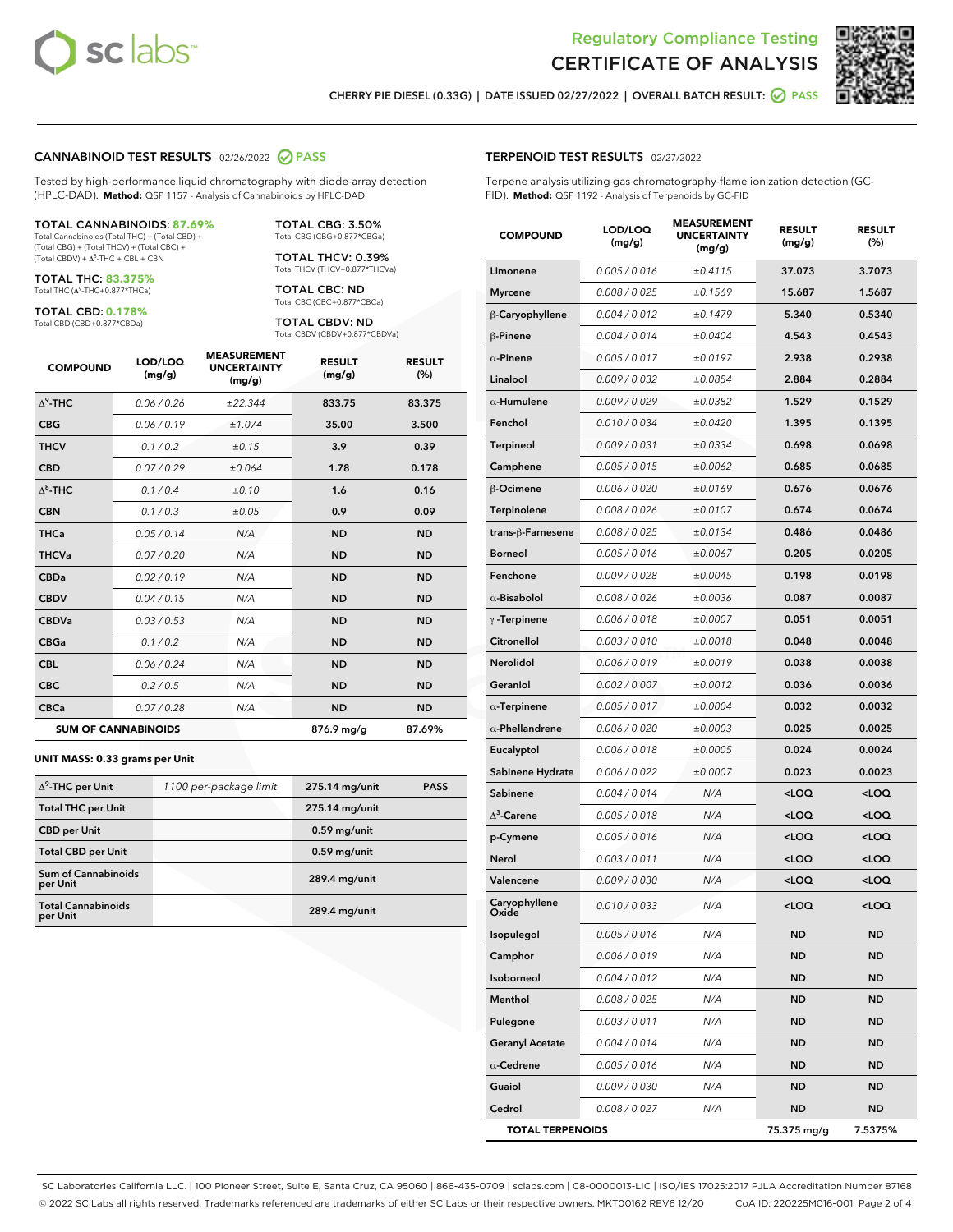



CHERRY PIE DIESEL (0.33G) | DATE ISSUED 02/27/2022 | OVERALL BATCH RESULT: **⊘** PASS

# CATEGORY 1 PESTICIDE TEST RESULTS - 02/27/2022 2 PASS

Pesticide and plant growth regulator analysis utilizing high-performance liquid chromatography-mass spectrometry (HPLC-MS) or gas chromatography-mass spectrometry (GC-MS). \*GC-MS utilized where indicated. **Method:** QSP 1212 - Analysis of Pesticides and Mycotoxins by LC-MS or QSP 1213 - Analysis of Pesticides by GC-MS

| <b>COMPOUND</b>             | LOD/LOQ<br>$(\mu g/g)$ | <b>ACTION</b><br>LIMIT<br>$(\mu g/g)$ | <b>MEASUREMENT</b><br><b>UNCERTAINTY</b><br>$(\mu g/g)$ | <b>RESULT</b><br>$(\mu g/g)$ | <b>RESULT</b> |
|-----------------------------|------------------------|---------------------------------------|---------------------------------------------------------|------------------------------|---------------|
| Aldicarb                    | 0.03 / 0.08            | $\ge$ LOD                             | N/A                                                     | <b>ND</b>                    | <b>PASS</b>   |
| Carbofuran                  | 0.02 / 0.05            | $\ge$ LOD                             | N/A                                                     | <b>ND</b>                    | <b>PASS</b>   |
| Chlordane*                  | 0.03 / 0.08            | $\ge$ LOD                             | N/A                                                     | <b>ND</b>                    | <b>PASS</b>   |
| Chlorfenapyr*               | 0.03/0.10              | $\ge$ LOD                             | N/A                                                     | <b>ND</b>                    | <b>PASS</b>   |
| Chlorpyrifos                | 0.02/0.06              | $\ge$ LOD                             | N/A                                                     | <b>ND</b>                    | <b>PASS</b>   |
| Coumaphos                   | 0.02 / 0.07            | $>$ LOD                               | N/A                                                     | <b>ND</b>                    | <b>PASS</b>   |
| Daminozide                  | 0.02 / 0.07            | $>$ LOD                               | N/A                                                     | <b>ND</b>                    | <b>PASS</b>   |
| <b>Dichlorvos</b><br>(DDVP) | 0.03/0.09              | $\ge$ LOD                             | N/A                                                     | <b>ND</b>                    | <b>PASS</b>   |
| Dimethoate                  | 0.03/0.08              | $>$ LOD                               | N/A                                                     | <b>ND</b>                    | <b>PASS</b>   |
| Ethoprophos                 | 0.03/0.10              | $\ge$ LOD                             | N/A                                                     | <b>ND</b>                    | <b>PASS</b>   |
| Etofenprox                  | 0.02 / 0.06            | $>$ LOD                               | N/A                                                     | <b>ND</b>                    | <b>PASS</b>   |
| Fenoxycarb                  | 0.03/0.08              | $>$ LOD                               | N/A                                                     | <b>ND</b>                    | <b>PASS</b>   |
| Fipronil                    | 0.03/0.08              | $\ge$ LOD                             | N/A                                                     | <b>ND</b>                    | <b>PASS</b>   |
| Imazalil                    | 0.02 / 0.06            | $>$ LOD                               | N/A                                                     | <b>ND</b>                    | <b>PASS</b>   |
| <b>Methiocarb</b>           | 0.02 / 0.07            | $\ge$ LOD                             | N/A                                                     | <b>ND</b>                    | <b>PASS</b>   |
| Parathion-methyl            | 0.03/0.10              | $>$ LOD                               | N/A                                                     | <b>ND</b>                    | <b>PASS</b>   |
| <b>Mevinphos</b>            | 0.03/0.09              | $\ge$ LOD                             | N/A                                                     | <b>ND</b>                    | <b>PASS</b>   |
| Paclobutrazol               | 0.02 / 0.05            | $\ge$ LOD                             | N/A                                                     | <b>ND</b>                    | <b>PASS</b>   |
| Propoxur                    | 0.03/0.09              | $\ge$ LOD                             | N/A                                                     | <b>ND</b>                    | <b>PASS</b>   |
| Spiroxamine                 | 0.03 / 0.08            | $\ge$ LOD                             | N/A                                                     | <b>ND</b>                    | <b>PASS</b>   |
| Thiacloprid                 | 0.03/0.10              | $>$ LOD                               | N/A                                                     | <b>ND</b>                    | <b>PASS</b>   |
|                             |                        |                                       |                                                         |                              |               |

# CATEGORY 2 PESTICIDE TEST RESULTS - 02/27/2022 @ PASS

| <b>COMPOUND</b>          | LOD/LOQ<br>$(\mu g/g)$ | <b>ACTION</b><br><b>LIMIT</b><br>$(\mu g/g)$ | <b>MEASUREMENT</b><br><b>UNCERTAINTY</b><br>$(\mu g/g)$ | <b>RESULT</b><br>$(\mu g/g)$ | <b>RESULT</b> |
|--------------------------|------------------------|----------------------------------------------|---------------------------------------------------------|------------------------------|---------------|
| Abamectin                | 0.03/0.10              | 0.1                                          | N/A                                                     | <b>ND</b>                    | <b>PASS</b>   |
| Acephate                 | 0.02/0.07              | 0.1                                          | N/A                                                     | <b>ND</b>                    | <b>PASS</b>   |
| Acequinocyl              | 0.02/0.07              | 0.1                                          | N/A                                                     | <b>ND</b>                    | <b>PASS</b>   |
| Acetamiprid              | 0.02/0.05              | 0.1                                          | N/A                                                     | <b>ND</b>                    | <b>PASS</b>   |
| Azoxystrobin             | 0.02 / 0.07            | 0.1                                          | N/A                                                     | <b>ND</b>                    | <b>PASS</b>   |
| <b>Bifenazate</b>        | 0.01/0.04              | 0.1                                          | N/A                                                     | <b>ND</b>                    | <b>PASS</b>   |
| <b>Bifenthrin</b>        | 0.02 / 0.05            | 3                                            | N/A                                                     | <b>ND</b>                    | <b>PASS</b>   |
| <b>Boscalid</b>          | 0.03/0.09              | 0.1                                          | N/A                                                     | <b>ND</b>                    | <b>PASS</b>   |
| Captan                   | 0.19/0.57              | 0.7                                          | N/A                                                     | <b>ND</b>                    | <b>PASS</b>   |
| Carbaryl                 | 0.02/0.06              | 0.5                                          | N/A                                                     | <b>ND</b>                    | <b>PASS</b>   |
| Chlorantranilip-<br>role | 0.04/0.12              | 10                                           | N/A                                                     | <b>ND</b>                    | <b>PASS</b>   |
| Clofentezine             | 0.03/0.09              | 0.1                                          | N/A                                                     | <b>ND</b>                    | <b>PASS</b>   |

# CATEGORY 2 PESTICIDE TEST RESULTS - 02/27/2022 continued

| <b>COMPOUND</b>               | LOD/LOQ<br>(µg/g) | <b>ACTION</b><br>LIMIT<br>(µg/g) | <b>MEASUREMENT</b><br><b>UNCERTAINTY</b><br>$(\mu g/g)$ | <b>RESULT</b><br>$(\mu g/g)$ | <b>RESULT</b> |
|-------------------------------|-------------------|----------------------------------|---------------------------------------------------------|------------------------------|---------------|
| Cyfluthrin                    | 0.12 / 0.38       | 2                                | N/A                                                     | <b>ND</b>                    | <b>PASS</b>   |
| Cypermethrin                  | 0.11 / 0.32       | 1                                | N/A                                                     | <b>ND</b>                    | <b>PASS</b>   |
| <b>Diazinon</b>               | 0.02 / 0.05       | 0.1                              | N/A                                                     | <b>ND</b>                    | <b>PASS</b>   |
| Dimethomorph                  | 0.03 / 0.09       | 2                                | N/A                                                     | <b>ND</b>                    | <b>PASS</b>   |
| Etoxazole                     | 0.02 / 0.06       | 0.1                              | N/A                                                     | <b>ND</b>                    | <b>PASS</b>   |
| Fenhexamid                    | 0.03 / 0.09       | 0.1                              | N/A                                                     | <b>ND</b>                    | <b>PASS</b>   |
| Fenpyroximate                 | 0.02 / 0.06       | 0.1                              | N/A                                                     | <b>ND</b>                    | <b>PASS</b>   |
| Flonicamid                    | 0.03 / 0.10       | 0.1                              | N/A                                                     | <b>ND</b>                    | <b>PASS</b>   |
| Fludioxonil                   | 0.03 / 0.10       | 0.1                              | N/A                                                     | <b>ND</b>                    | <b>PASS</b>   |
| Hexythiazox                   | 0.02 / 0.07       | 0.1                              | N/A                                                     | <b>ND</b>                    | <b>PASS</b>   |
| Imidacloprid                  | 0.04 / 0.11       | 5                                | N/A                                                     | <b>ND</b>                    | <b>PASS</b>   |
| Kresoxim-methyl               | 0.02 / 0.07       | 0.1                              | N/A                                                     | <b>ND</b>                    | <b>PASS</b>   |
| Malathion                     | 0.03 / 0.09       | 0.5                              | N/A                                                     | <b>ND</b>                    | <b>PASS</b>   |
| Metalaxyl                     | 0.02 / 0.07       | $\overline{c}$                   | N/A                                                     | <b>ND</b>                    | <b>PASS</b>   |
| Methomyl                      | 0.03 / 0.10       | 1                                | N/A                                                     | <b>ND</b>                    | <b>PASS</b>   |
| Myclobutanil                  | 0.03/0.09         | 0.1                              | N/A                                                     | <b>ND</b>                    | <b>PASS</b>   |
| Naled                         | 0.02 / 0.07       | 0.1                              | N/A                                                     | <b>ND</b>                    | <b>PASS</b>   |
| Oxamyl                        | 0.04 / 0.11       | 0.5                              | N/A                                                     | <b>ND</b>                    | <b>PASS</b>   |
| Pentachloronitro-<br>benzene* | 0.03/0.09         | 0.1                              | N/A                                                     | <b>ND</b>                    | <b>PASS</b>   |
| Permethrin                    | 0.04 / 0.12       | 0.5                              | N/A                                                     | <b>ND</b>                    | <b>PASS</b>   |
| Phosmet                       | 0.03 / 0.10       | 0.1                              | N/A                                                     | <b>ND</b>                    | <b>PASS</b>   |
| Piperonyl<br><b>Butoxide</b>  | 0.02 / 0.07       | 3                                | N/A                                                     | <b>ND</b>                    | <b>PASS</b>   |
| Prallethrin                   | 0.03 / 0.08       | 0.1                              | N/A                                                     | <b>ND</b>                    | <b>PASS</b>   |
| Propiconazole                 | 0.02 / 0.07       | 0.1                              | N/A                                                     | <b>ND</b>                    | <b>PASS</b>   |
| Pyrethrins                    | 0.04 / 0.12       | 0.5                              | N/A                                                     | <b>ND</b>                    | <b>PASS</b>   |
| Pyridaben                     | 0.02 / 0.07       | 0.1                              | N/A                                                     | <b>ND</b>                    | <b>PASS</b>   |
| Spinetoram                    | 0.02 / 0.07       | 0.1                              | N/A                                                     | <b>ND</b>                    | <b>PASS</b>   |
| Spinosad                      | 0.02 / 0.07       | 0.1                              | N/A                                                     | <b>ND</b>                    | <b>PASS</b>   |
| Spiromesifen                  | 0.02 / 0.05       | 0.1                              | N/A                                                     | <b>ND</b>                    | <b>PASS</b>   |
| Spirotetramat                 | 0.02 / 0.06       | 0.1                              | N/A                                                     | <b>ND</b>                    | <b>PASS</b>   |
| Tebuconazole                  | 0.02 / 0.07       | 0.1                              | N/A                                                     | <b>ND</b>                    | <b>PASS</b>   |
| Thiamethoxam                  | 0.03 / 0.10       | 5                                | N/A                                                     | <b>ND</b>                    | <b>PASS</b>   |
| Trifloxystrobin               | 0.03 / 0.08       | 0.1                              | N/A                                                     | <b>ND</b>                    | <b>PASS</b>   |

SC Laboratories California LLC. | 100 Pioneer Street, Suite E, Santa Cruz, CA 95060 | 866-435-0709 | sclabs.com | C8-0000013-LIC | ISO/IES 17025:2017 PJLA Accreditation Number 87168 © 2022 SC Labs all rights reserved. Trademarks referenced are trademarks of either SC Labs or their respective owners. MKT00162 REV6 12/20 CoA ID: 220225M016-001 Page 3 of 4